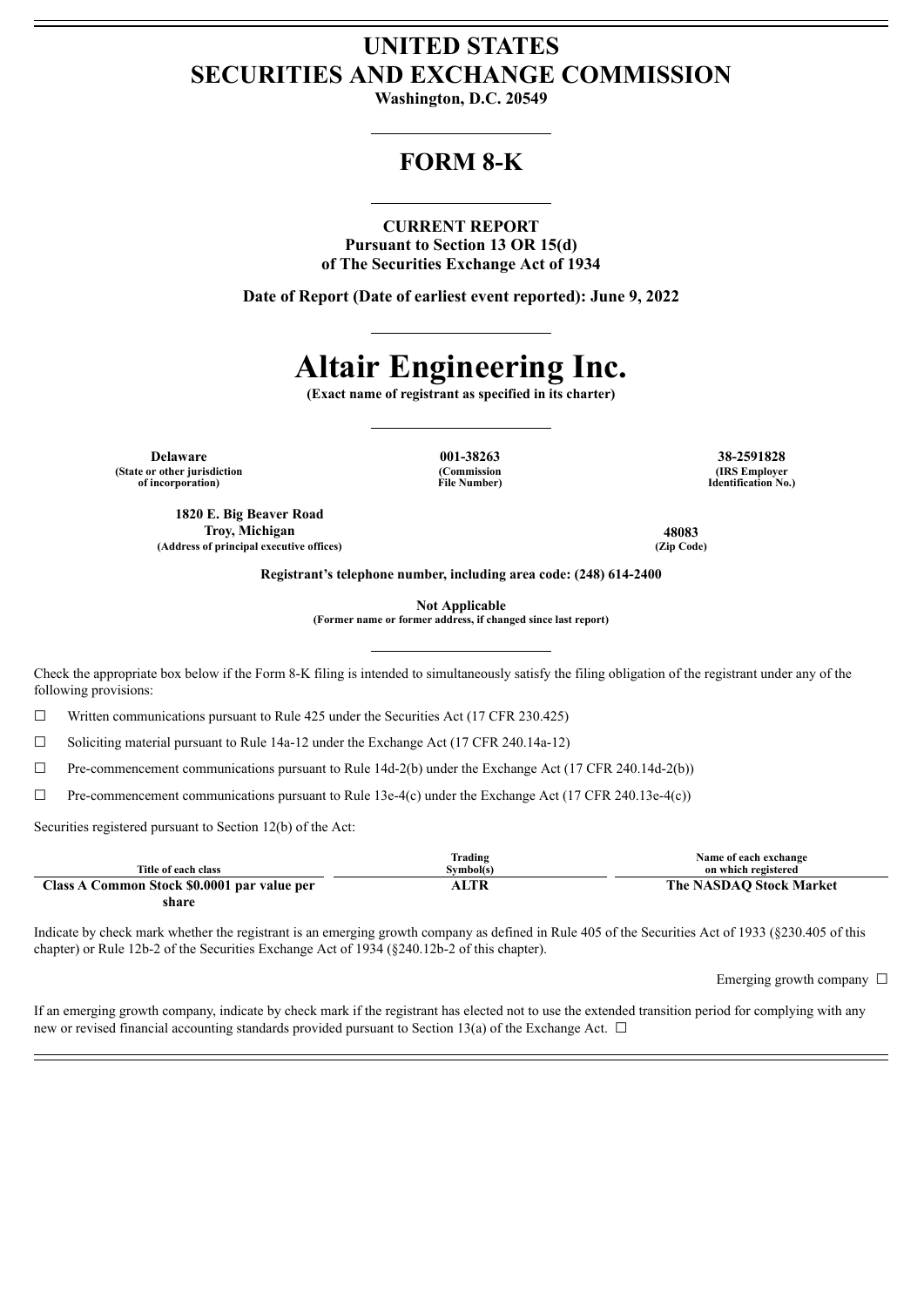#### **Item 8.01. Other Events.**

On June 9, 2022, Altair Engineering Inc. (the "Company") issued a press release announcing the Company's proposed private offering of \$200 million aggregate principal amount of convertible senior notes due 2027 pursuant to Rule 144A under the Securities Act of 1933, as amended. A copy of the press release is filed as Exhibit 99.1 hereto and is incorporated herein by reference.

On June 10, 2022, the Company issued a press release announcing that it had priced an offering of \$200 million aggregate principal amount of convertible senior notes due 2027. A copy of the press release is filed as Exhibit 99.2 hereto and is incorporated herein by reference.

This Current Report on Form 8-K does not and shall not constitute an offer to sell or the solicitation of an offer to buy any notes or shares of the Company's Class A common stock, nor shall there be any offer, solicitation or sale of notes or such common stock in any state or jurisdiction in which such an offer, solicitation or sale would be unlawful prior to registration or qualification under the securities laws of any such state or jurisdiction

#### **Item 9.01 - Financial Statements and Exhibits**

#### *(d) Exhibits*

| Exhibit<br>Number | Description                                                                  |
|-------------------|------------------------------------------------------------------------------|
| 99.1              | <u>Press release, dated June 9, 2022, issued by the registrant.</u>          |
| 99.2              | Press release, dated June 10, 2022, issued by the registrant.                |
| 104               | Cover Page Interactive Data File (embedded within the Inline XBRL document). |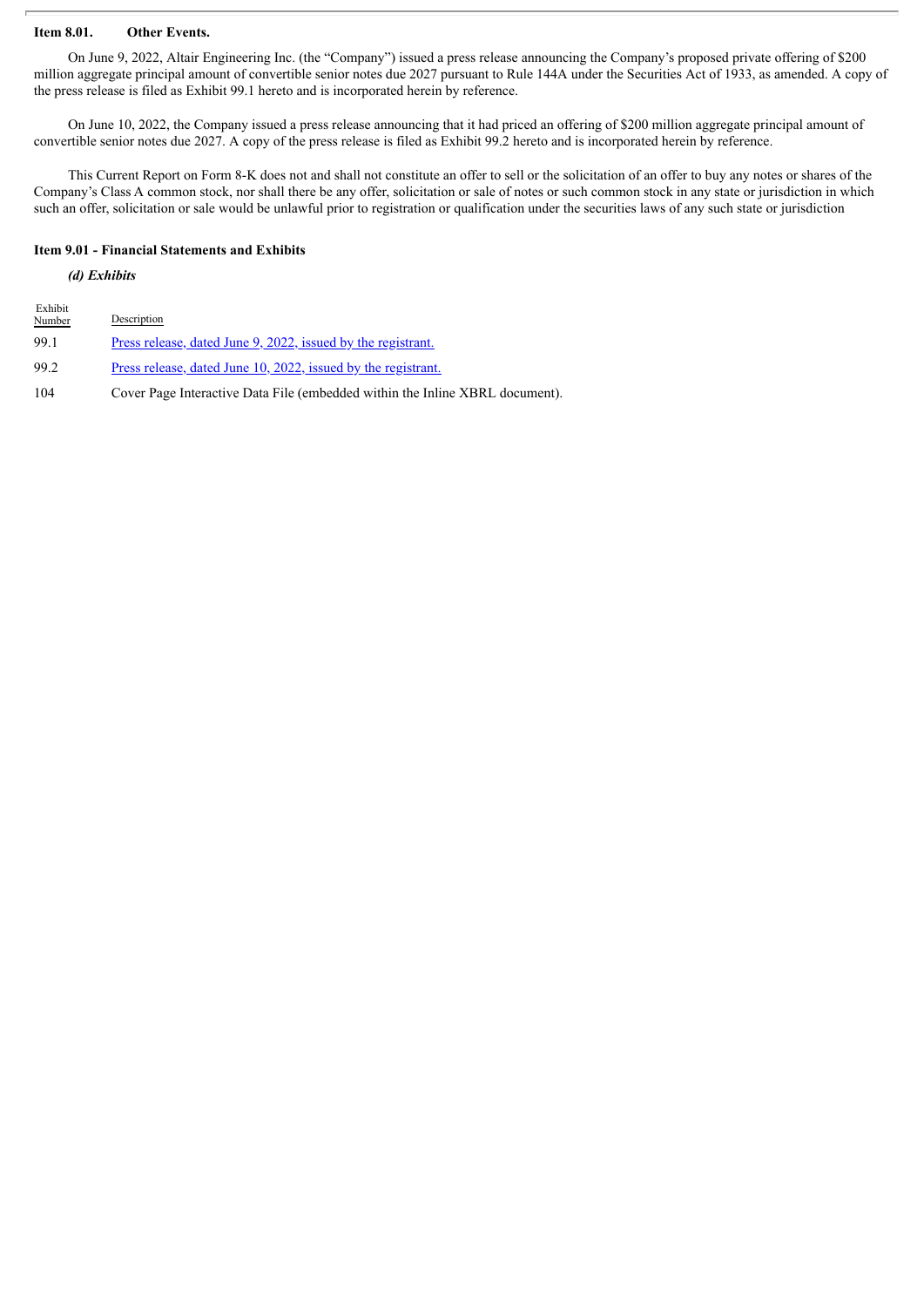**SIGNATURE**

Pursuant to the requirements of the Securities Exchange Act of 1934, the registrant has duly caused this report to be signed on its behalf by the undersigned hereunto duly authorized.

## **ALTAIR ENGINEERING INC.**

Dated: June 10, 2022 By: /s/ Matthew Brown

Name: Matthew Brown Title: Chief Financial Officer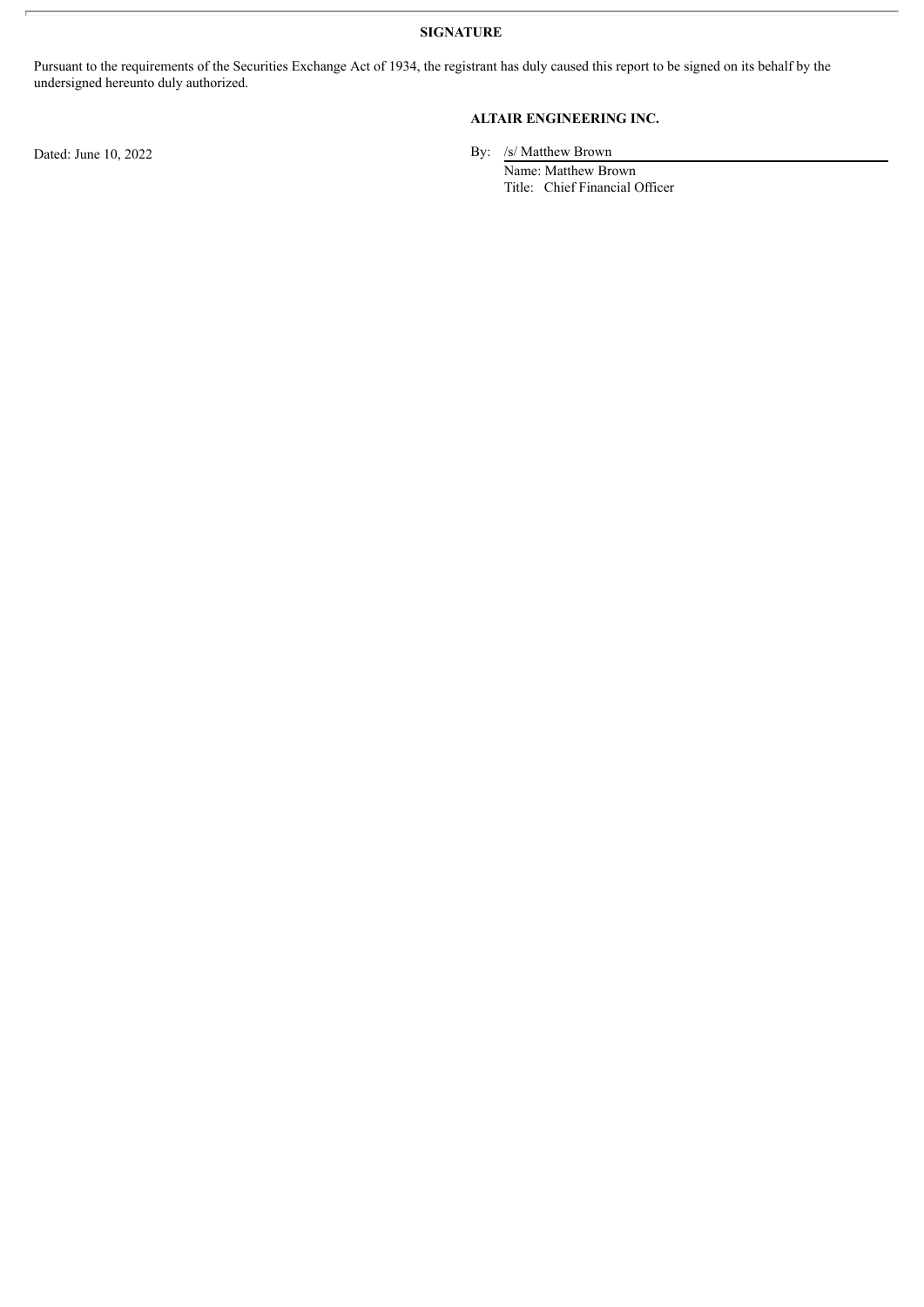<span id="page-3-0"></span>

#### **Altair Announces Proposed Private Offering of \$200 Million of Convertible Senior Notes**

TROY, Mich., June 9, 2022 /PRNewswire/ — Altair (Nasdaq: ALTR), a global leader in computational science and artificial intelligence, today announced its intention to offer, subject to market conditions and other factors, \$200 million aggregate principal amount of Convertible Senior Notes due 2027 (the "notes") in a private offering (the "offering") to persons reasonably believed to be qualified institutional buyers pursuant to Rule 144A under the Securities Act of 1933, as amended (the "Securities Act"). Altair also expects to grant the initial purchaser of the notes a 13-day option to purchase up to an additional \$30 million aggregate principal amount of notes (the "additional notes").

The notes will be senior, unsecured obligations of Altair, and interest on the notes will be payable semi-annually in arrears. Upon conversion, Altair will satisfy its conversion obligation by paying and/or delivering, as the case may be, cash, shares of Altair's Class A Common Stock or a combination of cash and shares of the Class A Common Stock, at Altair's election. The interest rate, conversion rate and other terms of the notes are to be determined upon pricing of the offering.

Altair intends to use all or a portion of the net proceeds from the offering to finance the repurchase of a portion of Altair's 0.250% Convertible Senior Notes due 2024 (the "2024 notes") described below and any remaining net proceeds for working capital and other general corporate purposes, which may include potential acquisitions and strategic transactions as well as repurchases of its Class A Common Stock. From time to time, Altair evaluates potential acquisitions and strategic transactions of businesses, technologies, or products. However, Altair has not designated any specific uses and has no current agreements with respect to any material acquisition or strategic transaction. Altair's intentions with respect to its use of such net proceeds are subject to change.

Contemporaneously with the pricing of the notes, Altair expects to enter into separate privately negotiated transactions with certain holders of the 2024 notes to repurchase a portion of the 2024 notes on terms to be negotiated with each holder (each, a "note repurchase"). The terms of each note repurchase are anticipated to be negotiated with certain holders of 2024 notes on an individual basis and will depend on several factors, including the market price of Altair's Class A Common Stock and the trading price of the 2024 notes at the time of each such note repurchase. No assurance can be given as to how much, if any, of these 2024 notes will be repurchased or the terms on which they will be repurchased. The consideration for any such note repurchases will be cash, financed with all or a portion of the net proceeds from the offering and, if necessary, cash on hand.

Altair expects that certain holders of 2024 notes that sell their 2024 notes in negotiated transactions with Altair may enter into or unwind various derivatives with respect to Altair's Class A Common Stock and/or purchase shares of Altair's Class A Common Stock in the market. The amount of Altair's Class A Common Stock that such holders purchase may be substantial in relation to the historic average daily trading volume of Altair's Class A Common Stock. In addition, Altair expects that certain purchasers of the notes may establish a short position with respect to Altair's Class A Common Stock by short selling Altair's Class A Common Stock or by entering into short derivative positions with respect to Altair's Class A Common Stock, in each case, in connection with the offering. The net effect of the above market activities by holders of the 2024 notes and purchasers of the notes could increase (or reduce the size of any decrease in) or decrease (or reduce the size of any increase in) the market price of Altair's Class A Common Stock, the market price of the notes and/or the initial conversion price of the notes, and Altair cannot predict the magnitude of such market activity or the overall effect it will have on the market price of the notes, the market price of Altair's Class A Common Stock or the initial conversion price of the notes.

The notes will only be offered to persons reasonably believed to be qualified institutional buyers pursuant to Rule 144A under the Securities Act. Neither the notes nor the shares of Altair's Class A Common Stock potentially issuable upon conversion of the notes, if any, have been, or will be, registered under the Securities Act or the securities laws of any other jurisdiction, and unless so registered, may not be offered or sold in the United States except pursuant to an applicable exemption from such registration requirements.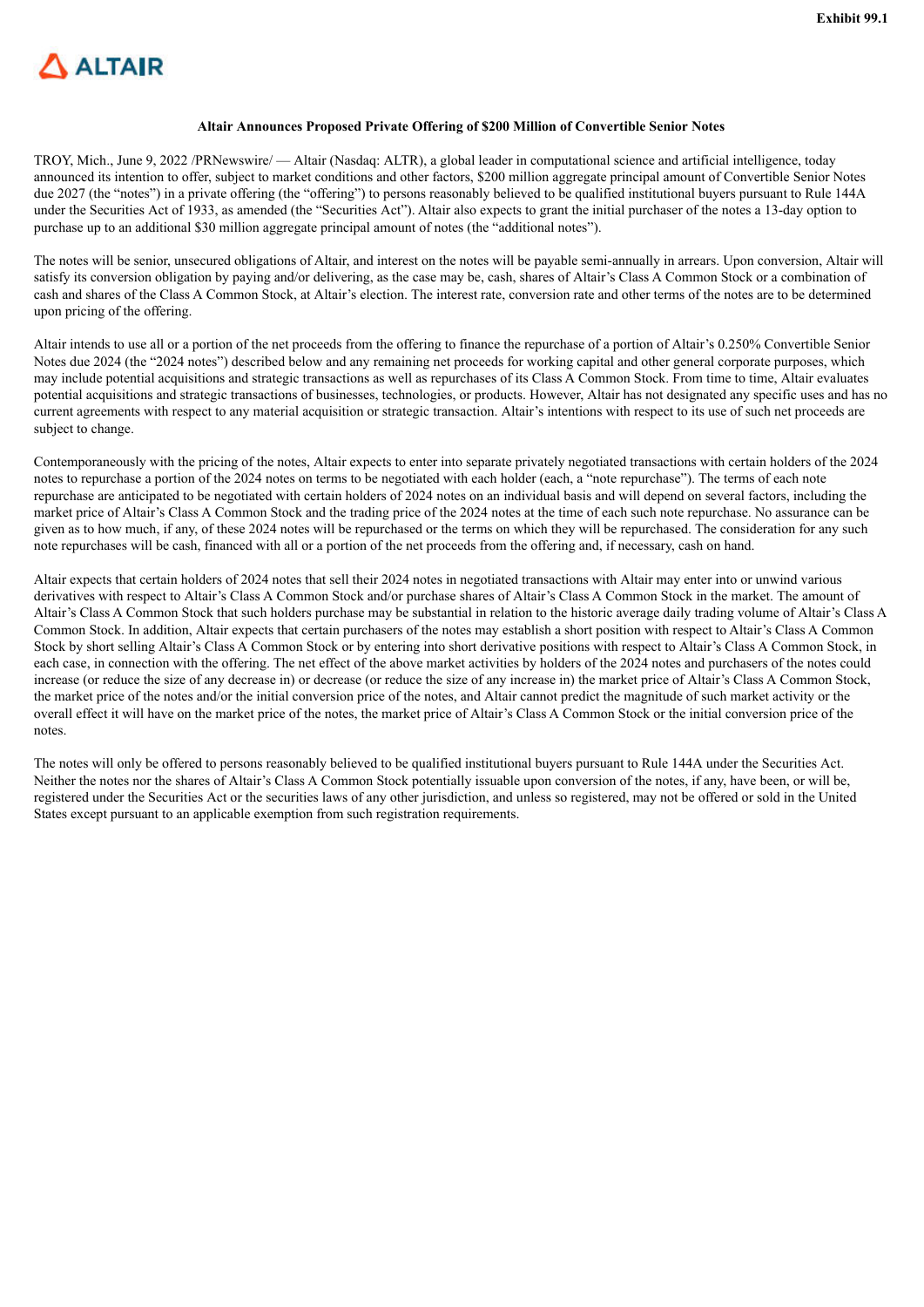This press release does not constitute an offer to sell or a solicitation of an offer to buy the securities described herein, nor shall there be any sale of these securities in any state or jurisdiction in which such offer, solicitation or sale would be unlawful.

#### **About Altair (Nasdaq: ALTR)**

Altair is a global leader in computational science and artificial intelligence (AI) that provides software and cloud solutions in simulation, highperformance computing (HPC), data analytics, and AI. Altair enables organizations across all industries to compete more effectively and drive smarter decisions in an increasingly connected world – all while creating a greener, more sustainable future.

#### **Cautionary Language Concerning Forward-Looking Statements**

This press release contains "forward-looking statements" within the meaning of the "safe harbor" provisions of the Private Securities Litigation Reform Act of 1995, including but not limited to, whether Altair will offer and issue the notes and the terms of the notes; the anticipated use of the net proceeds of the offering; expectations regarding the effect of the repurchases of the 2024 notes; and whether any repurchase of the 2024 notes will close. These forward-looking statements are made as of the date of this release and are based on current expectations, estimates, forecasts and projections as well as the beliefs and assumptions of management. Words such as "expect," "anticipate," "should," "believe," "hope," "target," "project," "goals," "estimate," "potential," "predict," "may," "will," "might," "could," "intend," variations of these terms or the negative of these terms and similar expressions are intended to identify these forward-looking statements. Forward-looking statements are subject to a number of risks and uncertainties, many of which involve factors or circumstances that are beyond Altair's control. Altair's actual results could differ materially from those stated or implied in its forward-looking statements due to a number of factors, including but not limited to, whether Altair will consummate the offering on the expected terms, or at all, whether Altair will consummate the anticipated 2024 note repurchases, and the risks detailed in Altair's quarterly and annual reports filed with the Securities and Exchange Commission as well as other documents that may be filed by Altair from time to time with the Securities and Exchange Commission. Past performance is not necessarily indicative of future results. The forward-looking statements included in this press release represent Altair's views as of the date of this press release. Altair anticipates that subsequent events and developments will cause its views to change. Altair undertakes no intention or obligation to update or revise any forward-looking statements, whether as a result of new information, future events or otherwise. These forward-looking statements should not be relied upon as representing Altair's views as of any date subsequent to the date of this press release.

#### **Media contacts**

Altair Dave Simon 248-614-2400 ext. 332 dls@altair.com

Altair Investor Relations The Blueshirt Group Monica Gould +1.212.871.3927 ir@altair.com

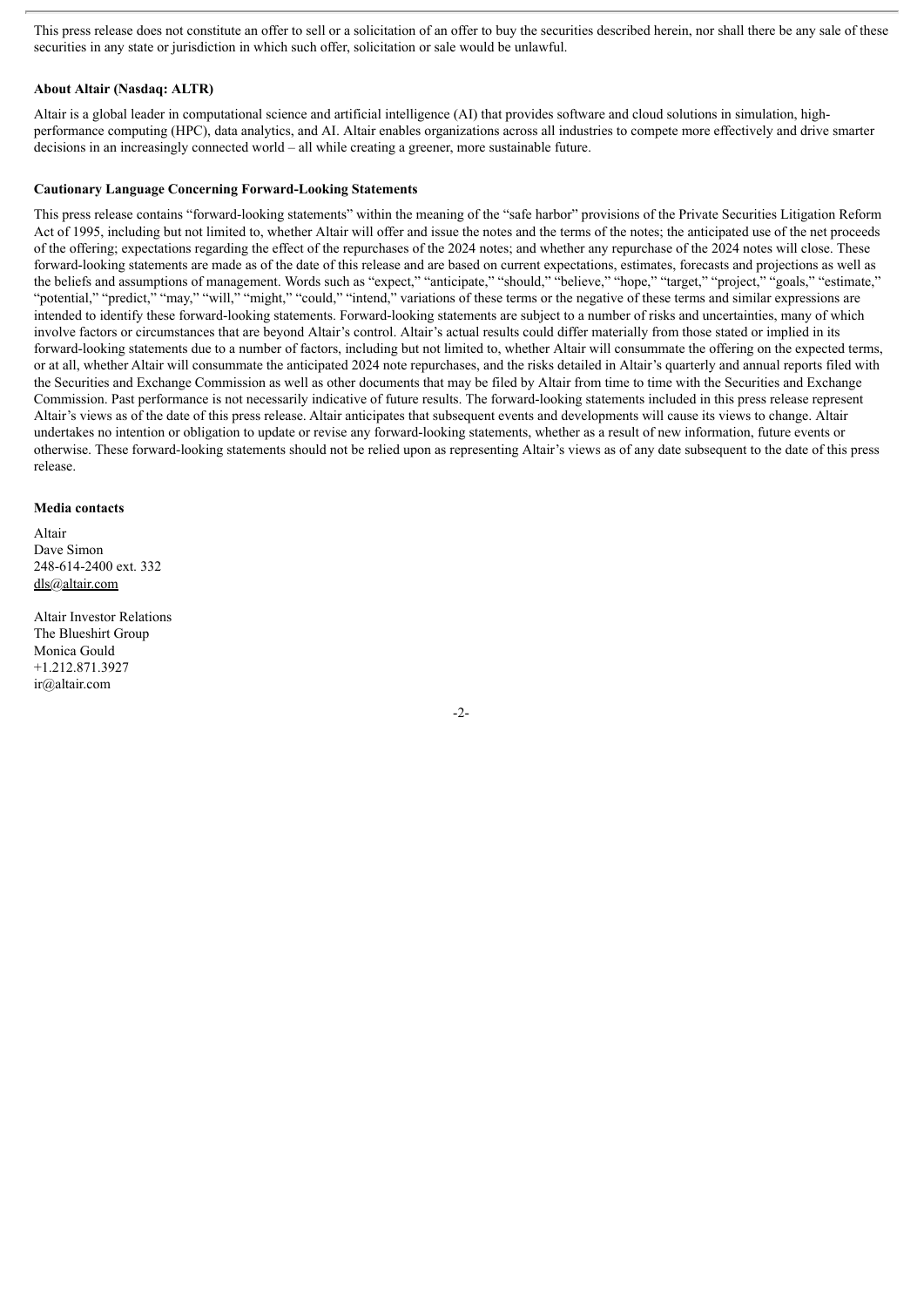<span id="page-5-0"></span>

## **Altair Announces Pricing of Offering of \$200 Million of Convertible Senior Notes**

TROY, Mich., June 10, 2022 /PRNewswire/ — Altair (Nasdaq: ALTR), a global leader in computational science and artificial intelligence, today announced the pricing of \$200 million aggregate principal amount of Convertible Senior Notes due 2027 (the "notes") in a private offering (the "offering") to persons reasonably believed to be qualified institutional buyers pursuant to Rule 144A under the Securities Act of 1933, as amended (the "Securities Act"). Altair also granted the initial purchaser of the notes a 13-day option to purchase up to an additional \$30 million aggregate principal amount of notes. The sale of the notes to the initial purchaser is expected to settle on June 14, 2022, subject to customary closing conditions, and is expected to result in approximately \$194.6 million (or approximately \$223.9 million if the initial purchaser exercises its option to purchase additional notes in full) in net proceeds to Altair after deducting the initial purchaser's discounts and commissions and estimated offering expenses payable by Altair.

The notes will be senior, unsecured obligations of Altair. The notes will bear interest at a rate of 1.750% per year, payable semi-annually in arrears on June 15 and December 15 of each year, beginning on December 15, 2022. The notes will mature on June 15, 2027 unless earlier repurchased, redeemed or converted. Altair may not redeem the notes prior to June 20, 2025. Altair may redeem for cash all or, subject to certain limitations, any portion of the notes, at its option, on or after June 20, 2025 if the last reported sale price of Altair's Class A Common Stock has been at least 130% of the conversion price then in effect for at least 20 trading days (whether or not consecutive) during any 30 consecutive trading day period (including the last trading day of such period) ending on, and including, the trading day immediately preceding the date on which Altair provides notice of redemption, at a redemption price equal to 100% of the principal amount of the notes to be redeemed, plus accrued and unpaid interest to, but excluding, the redemption date.

The notes will be convertible at an initial conversion rate of 13.9505 shares of Altair's Class A Common Stock, per \$1,000 principal amount of notes (equivalent to an initial conversion price of approximately \$71.68 per share, which represents a conversion premium of approximately 30.0% to the last reported sale price of \$55.14 per share of Altair's Class A Common Stock on the Nasdaq Global Select Market on June 9, 2022).

Prior to the close of business on the business day immediately preceding December 15, 2026, the notes will be convertible at the option of the noteholders only upon the satisfaction of specified conditions and during certain periods. On or after December 15, 2026 until the close of business on the business day immediately preceding the maturity date, the notes will be convertible at the option of the noteholders at any time regardless of these conditions. Upon conversion, Altair will satisfy its conversion obligation by paying and/or delivering, as the case may be, cash, shares of its Class A Common Stock or a combination of cash and shares of its Class A Common Stock, at Altair's election.

Altair intends to use approximately \$192.4 million of the net proceeds from the offering to repurchase approximately \$148.2 million aggregate principal amount of Altair's 0.250% Convertible Senior Notes due 2024 (the "2024 notes") in the repurchase transactions described below and to use the remainder of the net proceeds for working capital and other general corporate purposes, which may include potential acquisitions and strategic transactions as well as repurchases of its Class A Common Stock. From time to time, Altair evaluates potential acquisitions and strategic transactions of businesses, technologies, or products. However, Altair has not designated any specific uses and has no current agreements with respect to any material acquisition or strategic transaction. Altair's intentions with respect to its use of such net proceeds are subject to change.

Contemporaneously with the pricing of the notes, Altair entered into separate privately negotiated transactions (each, a "2024 note repurchase") with certain holders of the 2024 notes to repurchase approximately \$148.2 million aggregate principal amount of the 2024 notes for an aggregate of approximately \$192.4 million of cash.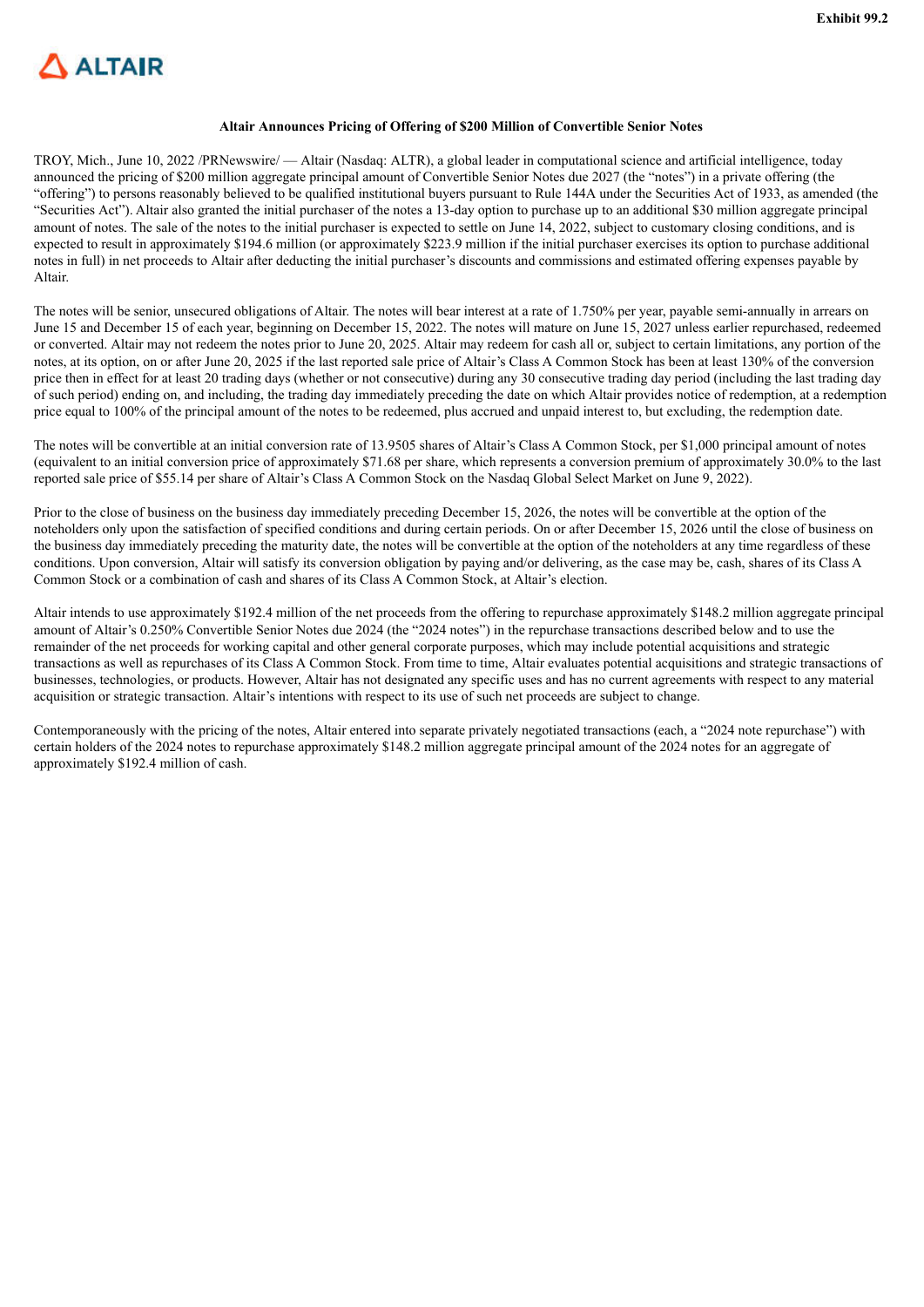Altair expects that certain holders of 2024 notes that agreed to sell their 2024 notes in negotiated transactions with Altair, will, concurrently with or shortly after the pricing of the notes, enter into or unwind various derivatives with respect to Altair's Class A Common Stock and/or purchase shares of Altair's Class A Common Stock in the market. The amount of Altair's Class A Common Stock that such holders purchase may be substantial in relation to the historic average daily trading volume of Altair's Class A Common Stock. In addition, Altair expects that certain purchasers of the notes may establish a short position with respect to Altair's Class A Common Stock by short selling Altair's Class A Common Stock or by entering into short derivative positions with respect to Altair's Class A Common Stock, in each case, in connection with the offering.

The net effect of the above market activities by holders of the 2024 notes and purchasers of the notes could increase (or reduce the size of any decrease in) or decrease (or reduce the size of any increase in) the market price of Altair's Class A Common Stock and/or the notes and may have affected the initial conversion price of the notes. Altair cannot predict the magnitude of such market activity or the overall effect it will have on the market price of the notes or Altair's Class A Common Stock or the effect such market activity had on the initial conversion price of the notes.

The notes were only offered to persons reasonably believed to be qualified institutional buyers pursuant to Rule 144A under the Securities Act. Neither the notes nor the shares of Altair's Class A Common Stock potentially issuable upon conversion of the notes, if any, have been, or will be, registered under the Securities Act or the securities laws of any other jurisdiction, and unless so registered, may not be offered or sold in the United States except pursuant to an applicable exemption from such registration requirements.

This press release does not constitute an offer to sell or a solicitation of an offer to buy the securities described herein, nor shall there be any sale of these securities in any state or jurisdiction in which such offer, solicitation or sale would be unlawful.

#### **About Altair (Nasdaq: ALTR)**

Altair is a global leader in computational science and artificial intelligence (AI) that provides software and cloud solutions in simulation, highperformance computing (HPC), data analytics, and AI. Altair enables organizations across all industries to compete more effectively and drive smarter decisions in an increasingly connected world – all while creating a greener, more sustainable future.

#### **Cautionary Language Concerning Forward-Looking Statements**

This press release contains "forward-looking statements" within the meaning of the "safe harbor" provisions of the Private Securities Litigation Reform Act of 1995, including but not limited to, whether Altair will issue the notes; the anticipated use of the net proceeds of the offering; expectations regarding the effect of the repurchases of the 2024 notes; and whether any repurchases of the 2024 notes will close. These forward-looking statements are made as of the date of this release and are based on current expectations, estimates, forecasts and projections as well as the beliefs and assumptions of management. Words such as "expect," "anticipate," "should," "believe," "hope," "target," "project," "goals," "estimate," "potential," "predict," "may," "will," "might," "could," "intend," variations of these terms or the negative of these terms and similar expressions are intended to identify these forward-looking statements. Forward-looking statements are subject to a number of risks and uncertainties, many of which involve factors or circumstances that are beyond Altair's control. Altair's actual results could differ materially from those stated or implied in Altair's forward-looking statements due to a number of factors, including, but not limited to, whether Altair will consummate the offering, whether Altair will consummate the anticipated 2024 note repurchases, and the risks detailed in Altair's quarterly and annual reports filed with the Securities and Exchange Commission as well as other documents that may be filed by Altair from time to time with the Securities and Exchange Commission. Past performance is not necessarily indicative of future results. The forward-looking statements included in this press release represent Altair's views as of the date of this press release. Altair anticipates that subsequent events and developments will cause its views to change. Altair undertakes no intention or obligation to update or revise any forward-looking statements, whether as a result of new information, future events or otherwise. These forward-looking statements should not be relied upon as representing Altair's views as of any date subsequent to the date of this press release.

-2-